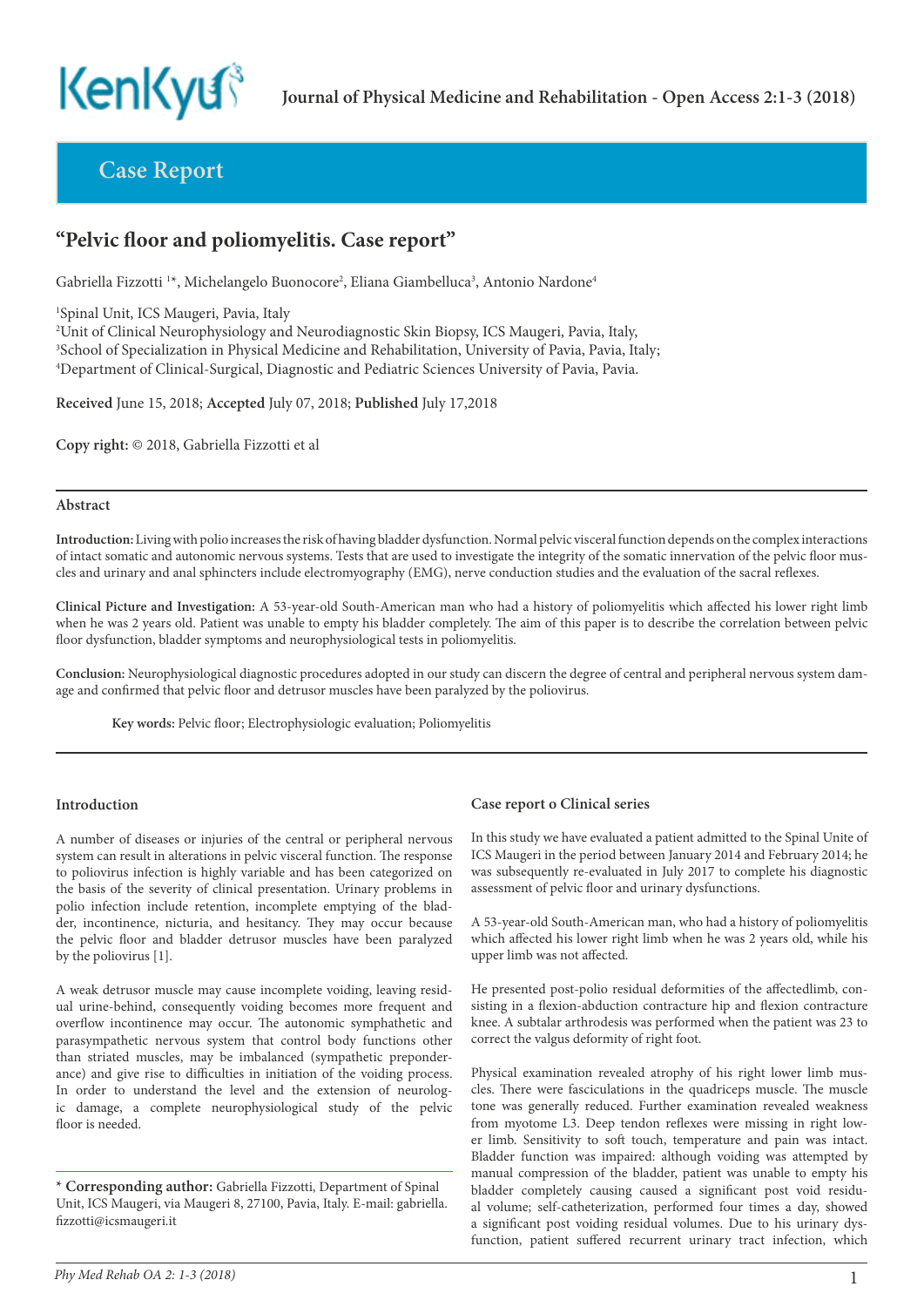increased episodes of involuntary leakage of urine.

There was no medical history of diabetes mellitus, thyroid disease or alcohol dependence. Magnetic resonance imaging (MRI) of the dorsal spine did not reveal any neurological compression of the cord or nerve roots. Urodynamic testing revealed detrusor underactivity, or underactive bladder (UAB). The renal scintigraphic investigation shows a glomerular, global and separate filtration function within the limits of the standard.

Needle Electromyography (EMG) of right transverse perineal muscle evidenced chronic denervation signs, while motor Evoked Potentials, (MEPs) of the sacral motor roots were bilaterally delayed, with the right latency significantly longer (8 msec) than left latency (5 msec).

## **Discussion**

This study reports the results of various electrophysiological techniques applied to the evaluation of the afferent and efferent nerve pathways in the pelvic floor. The tests allow an evaluation of perineal somatic and visceral functions through the study of the pudendal nerve and its terminal branches.

The electrophysiological methods of the perineal plan, which are not routinely applied in clinical neurophysiology laboratories[2], are useful in functional analysis of the disorders of sphincteric function[3]. Neurophysiologic testing in the pelvis is different than testing performed elsewhere in the body due to the unique difficult –to get access to anatomical characteristics of the pelvis, as well as the special features of the pelvic floor and sphincter muscles.

In our study, Needle Electromyography (EMG) of right transverse perineal muscle showed clear chronic neurogenic changes in motor unit action potentials, without denervation activity at rest. EMG performed in the left transverse perineal muscle showed only mild chronic neurogenic changes. These findings are typical of patients diagnosed with chronic poliomyelitis and are not different from those we found in lower limb muscles (i.e. gastrocnemius medialis).

The EMG examination allows us to confirm the chronic phase of the disease excluding a post-polio recrudescence, which is a common cause of worsening of urinary impairment in polio survivors.

Interestingly, we also studied the muscle responses evoked in transverse perineal muscles by magnetic stimulation (Motor Evoked Potentials, MEPs) of the sacral motor roots. According to normal values used in our Unit, the sacral MEPs were bilaterally delayed, with the right latency significantly longer (8 msec) than left latency (5 msec). All these neurophysiological findings confirm a damage of motor path by poliovirus and they are compatible with a neurogenic weakness of pelvic floor muscles.

Motor Potential evoked was performed to investigate the efferent motor path. The stimulus is able to activate the pyramidal paths and sacral roots and is used to appreciate the changes of the total conduction time. This is determined by the sum of the central conduction time (cortico-medullary) and the peripheral conduction time (time of depolarization of the motor roots from the spinal canal to the sphincter). In addition to the motorways, sensitive conduction investigated by evoked potentials.

Recording of the somatosensory evoked potentials for electrical stimulation of the dorsal nerve of the penis (or clitoris) [4][5] and for anal stimulation [6] completes the ascending evaluation of the pathway to the primary somatosensory cortex and allows to define pathologies involving the peripheral nerve, the medulla, the dorsal columns or the superspinal central pathways [2].

The magnetic stimulation that has the characteristic of being painless and of being able to activate the cortical pyramidal pathway and sacral roots was attempted, in accordance with recent works [7, 8], to appreciate changes in central conduction time and peripheral conduction time.

Although there are many electrophysiological studies of the definition of normative values of the integrity of the central and peripheral pathways involved in the continence function, the specific notions about electrophysiological investigations on groups of patients suffering from urinary and fecal continence disorders are still very few [9,10].

Proper function of the lower urinary tract depends on the integrity of the central and peripheral nervous pathways on multiple levels, and the complexity of this system leaves it susceptible to even minor lesions. Neurophysiological studies of the pelvic floor provide useful informations about the extension of damage to the peripheral and central nervous system in subjects with poliomyelitis. Our case report describes the correlation between pelvic floor, bladder symptoms and neurophysiological tests.

Correlation between needle electromyography findings and motor evoked potential of the sacral roots reveals the same and typical damage of chronic poliomyelitis in perineal muscles: Exploration of Motor Unit via pelvic floor EMG, conduction study of terminal branches of Pudendal nerve by means of terminal motor latency, somatosensory evoked potentials of Pudendal nerve which explores afferent pathway and motor evoked potential of External Anal Sphincter for efferent pathway, sacral reflexes complete the diagnostic protocol.

# **Conclusions**

The level of spinal cord damage can discriminate the evolution and type of bladder dysfunctions that must be quantified with specific investigations. Polio survivors may have a weak sphincter pelvic floor leading to stress incontinence or an imbalance in the autonomic nervous system giving rise to urge incontinence or difficulties in initiation of voiding.

Neurophysiological studies represent the required integration to morphological and functional assessment in sacral area dysfunction. By means of application of neurophysiological tests identifying site, type and degree of neurogenic lesion, the diagnosis of neurogenic alteration is allowed [2]. In our study, urinary disorders of patient where investigate through neurophysiological tests in order to underline a direct effect of primary polio infection on pelvic floor and detrusor muscles. Our findings reveal that pelvic floor and bladder detrusor muscles have been paralyzed due to a direct effect of the poliovirus. A complete and individual rehabilitation project of polio survivors should also include the evaluation and treatment of pelvic floor diseases.

#### **References**

- Atkinson W, Hamborsky J, McIntyre L, Wolfe S. (eds) (2009) "Polliomyelitis" Epidemiology and Prevention of Vaccine-Preventable Diseases (The Pnk Book)(11th ed). Washington DC: Public Health Foundation pp 231-44.
- 2. Loening-Baurkue V, Read NW, Yamada T, Barker AT (1995) Evaluation of the motor and sensory components of the pudendal nerve. Electroenceph clin Neurophysiol 93: 35-41.
- 3. Pavlakis AJ, Siroky MB, Krane RJ (198) Neurogenic detrusor areflexia: correlation of perineal electromyography and bethanechol chloride supersensitivity testing J Urol 129: 1182-1184.
- 4. Haldeman S, Bradley WE, Bathia NN, Johnson BK (1982) Pudendal evoked responses. Arch. Neurol. 39: 280-283.
- 5. Opsomer RJ, Guerit JM, Wese FX, Van Cangh PJ (1986) Pudendal cortical somatosensory evoked potential. J Urol. 135:1216-1218.
- 6. Freeman NV, Burge DM, Soar JS, Sedgwich EM (1980) Anal evoked potential. Z. Kinderchir. 31: 22-30.
- 7. Ertekin C, Hansen MW, Larsson LE, Sjodahi R (1990) Examination of the descending pathway to the external anal sphinter and pelvic floor muscles by transcranial stimulation. Electroenceph clin. Neurophysiol. 75: 500-510.